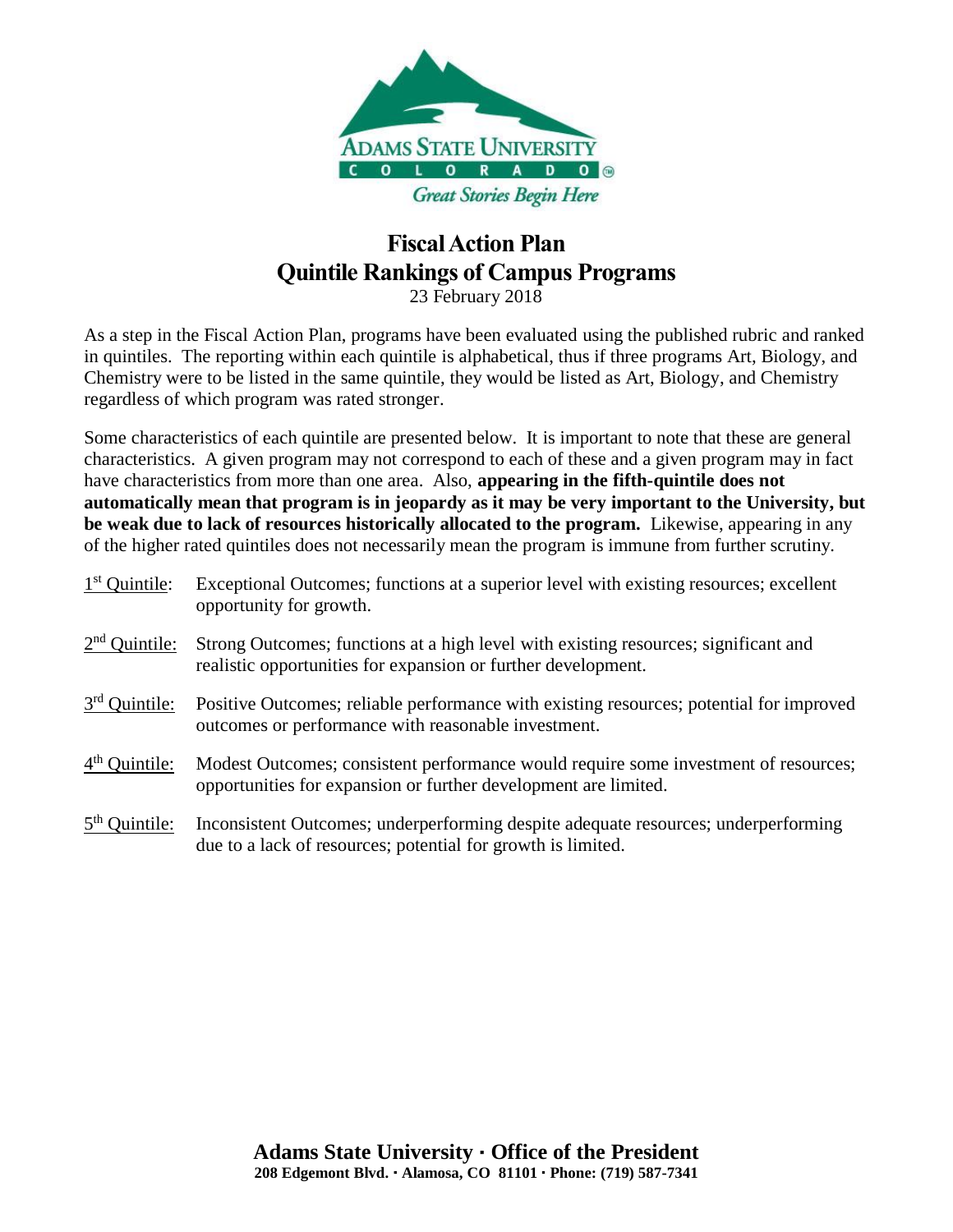23 February 2018

## Academic Programs

|                                                                                                                                                                                                                | <b>Undergraduate Programs</b>                                  | <b>Graduate Programs</b>                         | <b>Other</b><br><b>Academic Areas</b>        |
|----------------------------------------------------------------------------------------------------------------------------------------------------------------------------------------------------------------|----------------------------------------------------------------|--------------------------------------------------|----------------------------------------------|
| $1^{\rm st}$<br><b>Quintile:</b><br><b>Exceptional Outcomes;</b><br>functions at a superior level<br>with existing resources;<br>excellent opportunity for<br>growth.                                          | <b>Earth Sciences</b><br>Music<br><b>Nursing</b>               | <b>Counselor Education</b>                       | <b>AITC</b>                                  |
| $2nd$ Quintile:<br><b>Strong Outcomes; functions</b><br>at a high level with existing<br>resources; significant and<br>realistic opportunities for<br>expansion or further<br>development.                     | <b>Biology</b><br><b>Business</b><br><b>HPPE</b>               | Music<br><b>HPPE</b>                             | <b>Extended Studies</b><br>Professional Dev. |
| 3 <sup>rd</sup><br><b>Quintile:</b><br>Positive Outcomes: reliable<br>performance with existing<br>resources; potential for<br>improved outcomes or<br>performance with reasonable<br>investment.              | Art<br><b>Mathematical Sciences</b><br>Psychology<br>Sociology | <b>MBA</b><br><b>Teacher Education</b>           | Adventure<br>Leadership<br>Program           |
| $4^{\rm th}$<br><b>Quintile:</b><br><b>Modest Outcomes</b> ; consistent<br>performance would require<br>some investment of resources;<br>opportunities for expansion or<br>further development are<br>limited. | Chemistry<br><b>Teacher Education</b><br>Theatre               | HEAL<br>History                                  | <b>First Year</b><br>Seminar                 |
| 5 <sup>th</sup> Quintile:<br><b>Inconsistent Outcomes;</b><br>underperforming despite<br>adequate resources;<br>underperforming due to a lack<br>of resources; potential for<br>growth is limited.             | English $&$ Communications<br><b>HAPPSS</b><br>Spanish         | Cultural Resource Mgmt.<br>Masters Public Admin. | Nielsen Library                              |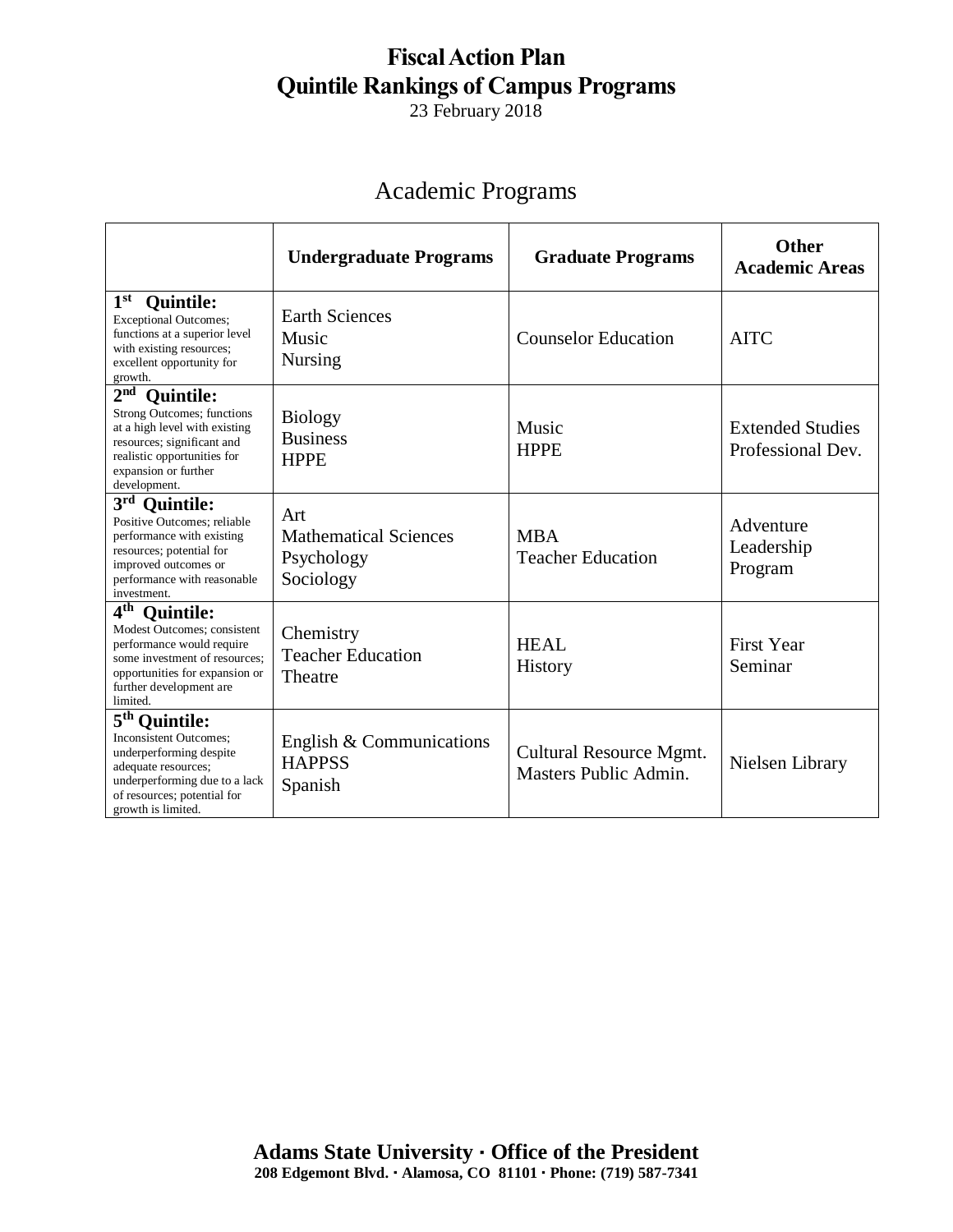23 February 2018

## Athletic Programs

|                                                                                                                                                                                                   | <b>Sport</b>                                                                             |
|---------------------------------------------------------------------------------------------------------------------------------------------------------------------------------------------------|------------------------------------------------------------------------------------------|
| 1st Quintile: Exceptional<br>Outcomes; functions at a superior level<br>with existing resources; excellent<br>opportunity for growth.                                                             | CC, Indoor T&F, Outdoor T&F (men's)<br>CC, Indoor T&F, Outdoor T&F (women's)<br>Football |
| 2 <sub>nd</sub><br><b>Quintile:</b><br>Strong Outcomes; functions at a high<br>level with existing resources; significant<br>and realistic opportunities for expansion<br>or further development. | Baseball<br>Basketball (men's)<br>Volleyball                                             |
| 3 <sup>rd</sup><br><b>Ouintile:</b><br>Positive Outcomes; reliable performance<br>with existing resources; potential for<br>improved outcomes or performance with<br>reasonable investment.       | Soccer (men's)<br>Soccer (women's)<br>Softball                                           |
| 4 <sup>th</sup> Quintile:<br>Modest Outcomes; consistent<br>performance would require some<br>investment of resources; opportunities<br>for expansion or further development are<br>limited.      | Basketball (women's)<br>Lacrosse (men's)<br>Lacrosse (women's)                           |
| 5 <sup>th</sup> Ouintile:<br>Inconsistent Outcomes; underperforming<br>despite adequate resources;<br>underperforming due to a lack of<br>resources; potential for growth is limited.             | Golf<br>Wrestling<br>Swimming                                                            |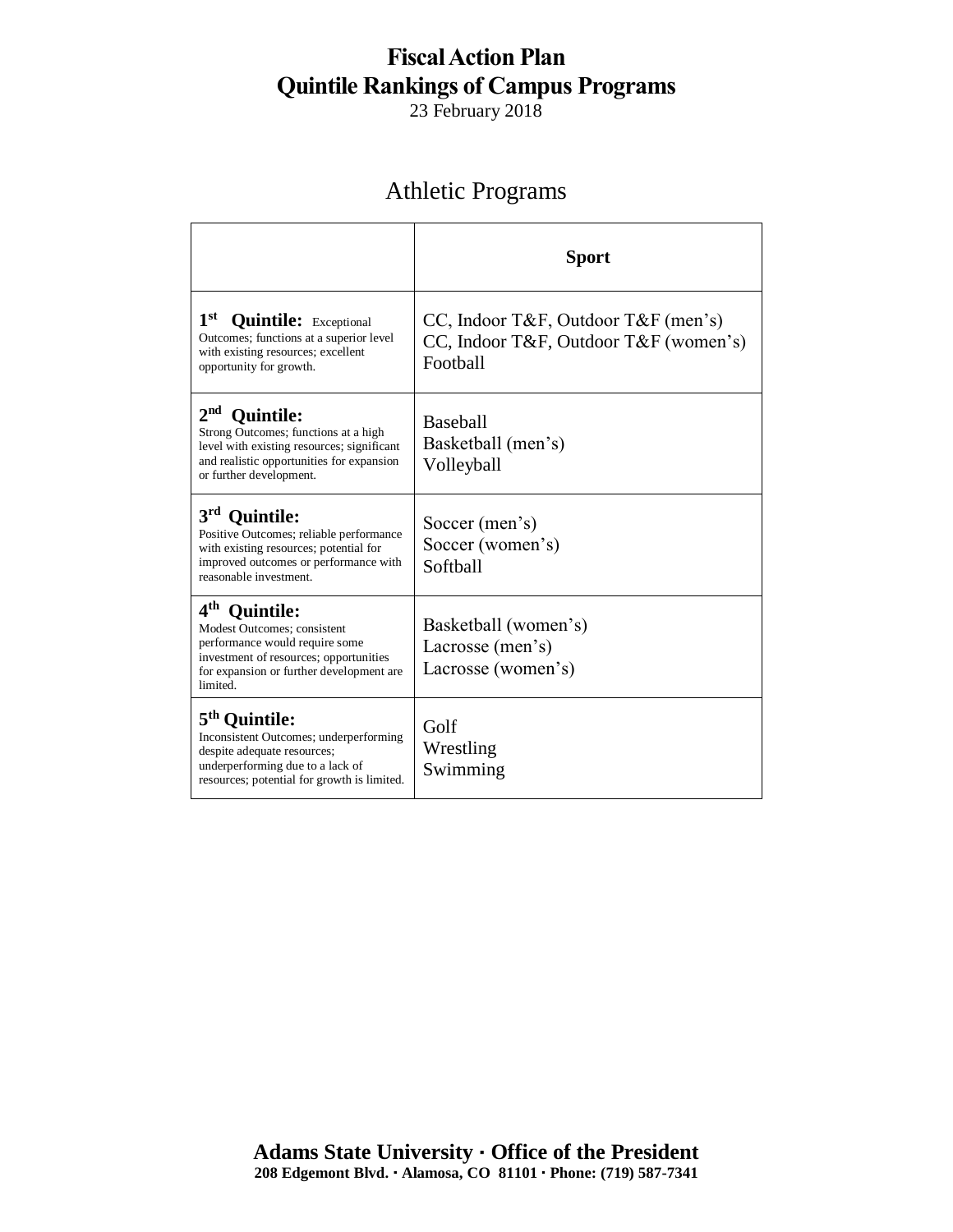23 February 2018

## **Operations**

|                                                                                                                                                                                                | Program                                                       |
|------------------------------------------------------------------------------------------------------------------------------------------------------------------------------------------------|---------------------------------------------------------------|
| 1 <sup>st</sup><br><b>Quintile:</b> Exceptional Outcomes; functions at a superior<br>level with existing resources; excellent opportunity for growth.                                          | <b>Computing Services</b><br><b>Student Business Services</b> |
| 2 <sup>nd</sup><br><b>Quintile:</b><br>Strong Outcomes; functions at a high level with existing resources;<br>significant and realistic opportunities for expansion or further<br>development. | Purchasing<br><b>Budget</b>                                   |
| 3 <sup>rd</sup> Quintile:<br>Positive Outcomes; reliable performance with existing resources;<br>potential for improved outcomes or performance with reasonable<br>investment                  | Human Resources<br><b>Police Department</b>                   |
| 4 <sup>th</sup> Quintile:<br>Modest Outcomes; consistent performance would require some<br>investment of resources; opportunities for expansion or further<br>development are limited.         | Accounting                                                    |
| 5 <sup>th</sup> Quintile:<br>Inconsistent Outcomes; underperforming despite adequate resources;<br>underperforming due to a lack of resources; potential for growth is<br>limited.             | <b>Facilities Services</b>                                    |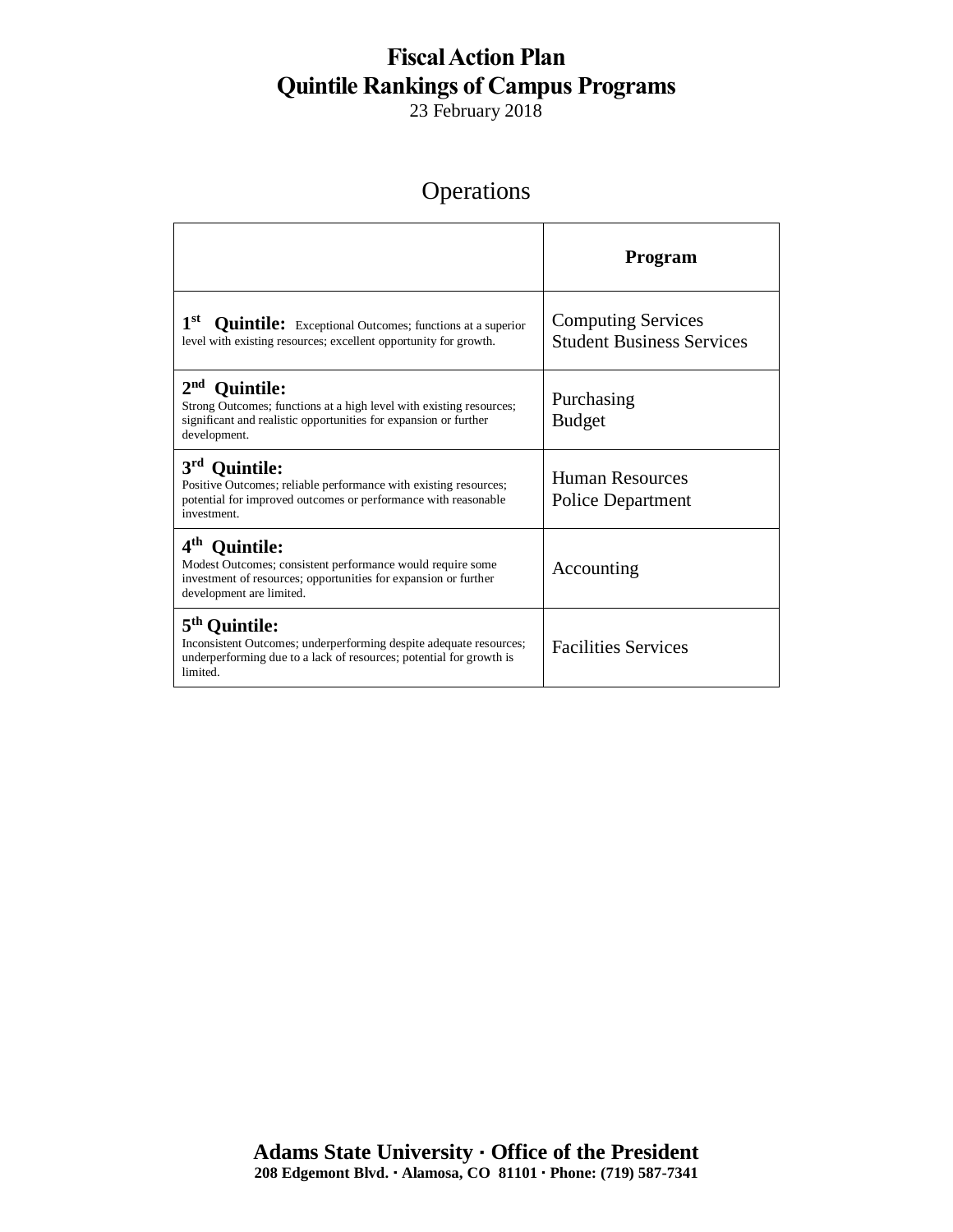23 February 2018

#### President's Office

|                                                                                                                                                                                                  | Program                                                            |
|--------------------------------------------------------------------------------------------------------------------------------------------------------------------------------------------------|--------------------------------------------------------------------|
| 1 <sup>st</sup><br><b>Quintile:</b> Exceptional Outcomes; functions at a superior<br>level with existing resources; excellent opportunity for growth.                                            | Alumni Office                                                      |
| 2 <sup>nd</sup><br><b>Quintile:</b><br>Strong Outcomes; functions at a high level with existing resources;<br>significant and realistic opportunities for expansion or further<br>development.   | <b>ASU</b> Foundation<br>Title IX                                  |
| 3 <sup>rd</sup> Quintile:<br>Positive Outcomes; reliable performance with existing resources;<br>potential for improved outcomes or performance with reasonable<br>investment.                   | <b>Clery Compliance</b>                                            |
| $4^{\text{th}}$<br><b>Quintile:</b><br>Modest Outcomes; consistent performance would require some<br>investment of resources; opportunities for expansion or further<br>development are limited. | <b>Office of Equal Opportunity</b><br>Public Relations & Marketing |
| 5 <sup>th</sup> Ouintile:<br>Inconsistent Outcomes; underperforming despite adequate resources;<br>underperforming due to a lack of resources; potential for growth is<br>limited.               | Lobbying                                                           |